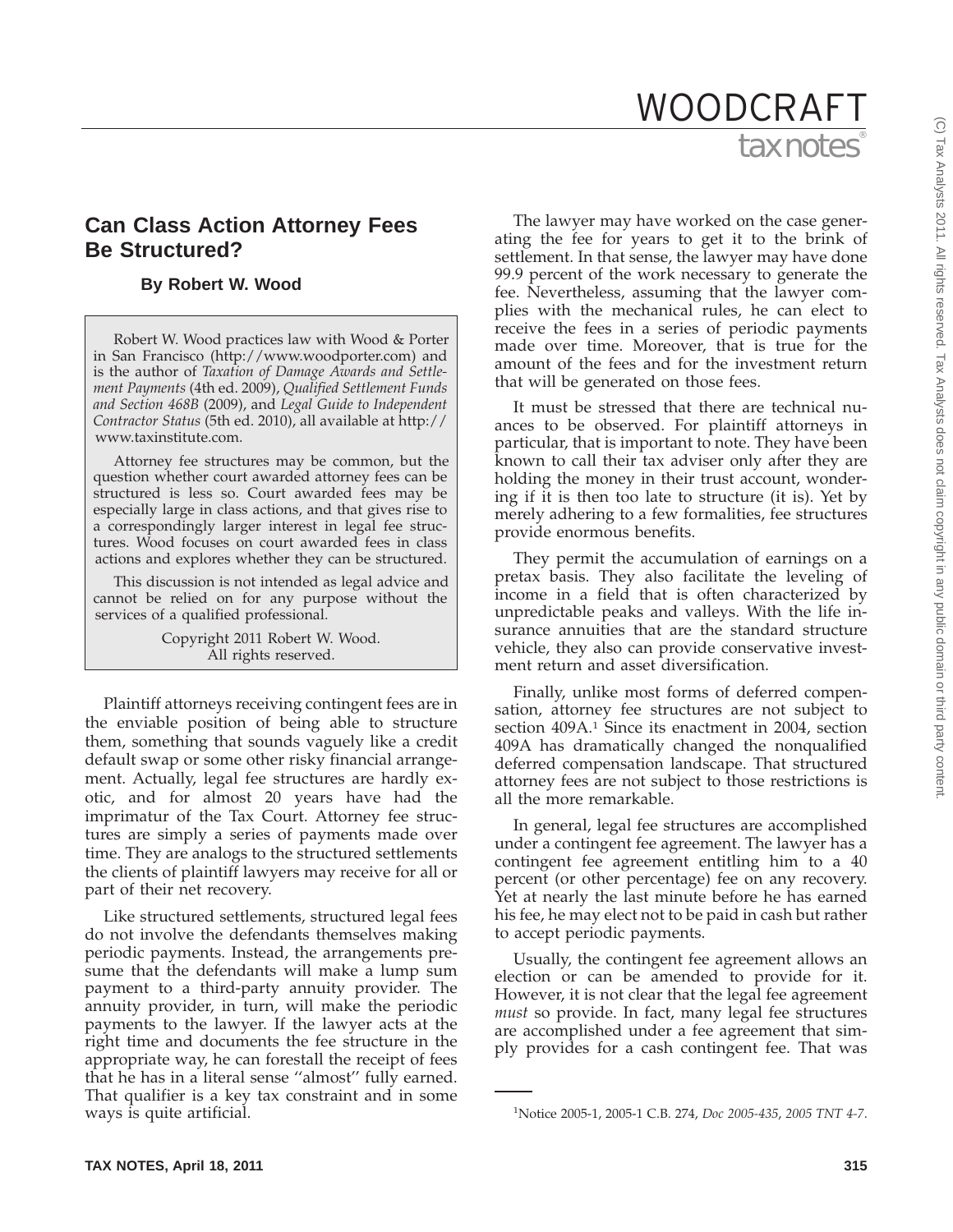true in the seminal Tax Court case *Childs v. Commissioner*, <sup>2</sup> which provides the framework for attorney fee structures.

# **The Class Fee Conundrum**

Although legal fee structures are common today, legal fee structures of court awarded fees are uncommon, particularly those awarded under a class action. In a class action, whether or not there is a fee agreement with class representatives, attorney fees are almost always the subject of a court approval process. In many cases, that court approval process obviates and supersedes any fee agreement.

Can attorney fees awarded by a court in class actions be structured? Based on established concepts of constructive receipt and economic benefit, I believe the answer is a decided yes. Although I will stick to the concept of class action attorney fees in this article, I note that it may be possible to apply the same concepts I will discuss to non-class-action court awarded fees.

# **The** *Childs* **Case**

*Childs v. Commissioner* is the mother of all structured attorney fee cases. There, the IRS unsuccessfully challenged a transaction that paid three attorneys their fees on a structured basis. Predictably, the IRS asserted that the attorneys were entitled to all the fees at settlement, so had constructively received the whole stream of fees for tax purposes.

That seemed like a good argument, because the attorneys clearly decided very close to the conclusion of the case to structure their fees over time rather than take them in cash. Yet applying established constructive receipt and economic benefit concepts, the Tax Court rejected the IRS's argument, as did the Eleventh Circuit. Both courts held that the value of the attorneys' rights to receive deferred installment payments of fees was not includable in gross income in the year of the settlement.

The structure considered in *Childs* has come to be the standard for structured legal fees. The lawyers do not want (and will not accept) a promise from the defendant (or even from their own client) to pay their fees in installments. Lawyers want an annuity that provides a guaranteed stream of payments issued by a highly rated life insurance company.

The settlement agreement actually incorporates the language of the legal fee structure. It must be clear that the attorney has no ability to alter the payment stream or accelerate payment. The settlement agreement provides for the purchase of annuities to satisfy the installment payments of the attorney fees, and sets out (in the settlement agreement or an attached exhibit) precisely how and when they will be paid. The settlement agreement also stipulates that the attorneys' rights under the annuity policies are no greater than those of a general creditor. These are generally the same rules that dictate structured payments for plaintiffs.

In *Childs*, each attorney's structure was slightly different, but there were common themes. Before the settlement documents resolving the case were signed, the parties agreed that all the legal fees would be paid in structured payments. In *Childs* and in the typical case, the defendant is willing to pay the entire sum for lawyer and client in cash.

For the lawyer's share, the defendant pays an assignment company to assume the obligation to make the periodic payments to the lawyer. The assignment company is usually a special purpose subsidiary wholly or partially owned by a major U.S. life insurance company. The assignment company then purchases an annuity from its parent insurance company to fund the settlement payments.

The annuity is issued to the assignment company which continues to hold the annuity and remit the periodic payments to the lawyers. The attorneys are each named annuitants under the annuity contracts and their estates are designated as primary beneficiaries. The annuities are subject to the rights of general creditors of the assignment company.

However, the parent life insurance company (which issued the annuities) issues its own guarantee to pay the annuity payments should the assignment company ever fail to pay the attorneys. Therefore, the insurance company is still liable to pay the attorney fees if the assignment company ever fails to pay any installment. The attorneys have no right to accelerate the payments or reduce them to their present value.

Once the attorneys agree to structure their fees, they are bound to the installment schedule. The attorneys agree in the documents that they have no rights against the assignment company greater than those of a general creditor. The Tax Court and the Eleventh Circuit held in *Childs* that on those facts the attorneys did not constructively receive the fees in the year the settlement documents were signed.

# **Court Awarded Fees**

We may think of attorney fees due under a contingent fee agreement and court awarded fees as fundamentally different. In the case of a contingent fee, there has been no event triggering the lawyer's right to income until the settlement agreement releasing legal claims has been fully executed or until a judgment has been entered. The former is consensual, the latter is not. Of course, for a cash

<sup>2</sup> 103 T.C. 634 (1994), *Doc 94-10228*, *94 TNT 223-15*, *aff'd without opinion*, 89 F.3d 856 (11th Cir. 1996), *Doc 96-19540*, *96 TNT 133-7*.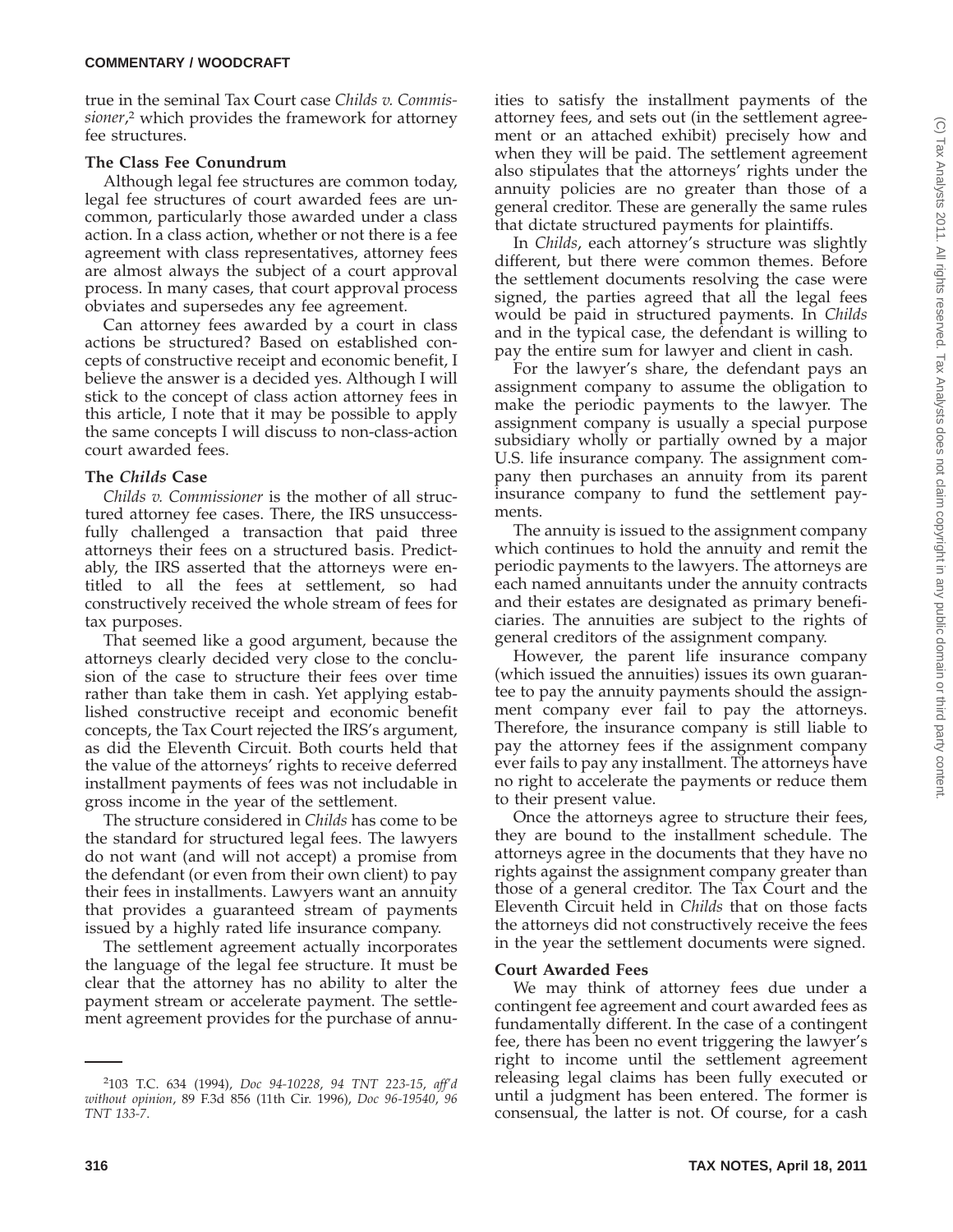basis taxpayer, even the entry of the judgment does not give rise to income. Plainly, the judgment might not be paid.

Yet there is no question that the legal right to contingent attorney fees arises on the execution of a settlement agreement or entry of a judgment. That is the time the lawyer can no longer negotiate for a stream of payments and have it recognized for tax purposes. If the lawyer has the right to receive a lump sum, he can no longer negotiate for periodic payments.

In contrast, it is still possible to make changes in the nature and time of payment at any time before the execution of the settlement agreement. But against that settlement model, what about with court awarded attorney fees?

There will surely be fee applications filed with the court that set forth a tally of the many hours the plaintiff lawyers spent on the case. Those fee applications will also trumpet the success the plaintiff attorneys had in realizing an outsize recovery for the class. Yet until the court *orders* the legal fee into existence, there is no legal right to the fees.

The court order approving legal fees becomes the analog to a judgment for the plaintiffs. In a judgment, the court orders the defendant to pay the plaintiffs as specified in the judgment. Similarly, a court's award of attorney fees and costs to counsel orders the defendant to pay those fees and costs.

#### **Constructive Receipt**

Cash basis taxpayers generally do not have income until they receive cash. The constructive receipt doctrine operates as a necessary exception to this general rule.3 The constructive receipt doctrine reduces the opportunity for manipulation that can occur when one party is ready to pay but the intended recipient requests payment at a later date.

How do structured legal fees stack up to constructive receipt? Basically, the constructive receipt doctrine comes down to control and legal rights. If the taxpayer has access to the income but chooses not to take it, the income is taxable. The classic example is the worker who refuses a paycheck at year-end, asking for payment in January. The check is clearly income in December, because he was entitled to it at that time.

On the other hand, a taxpayer can condition his willingness to sign documents on receiving money over time rather than in a lump sum. Therefore, there is no constructive receipt when a taxpayer insists he will sell his house only on the installment method. Likewise, there is no constructive receipt if a plaintiff refuses to sign a release unless the damages are structured.

The same principles apply to plaintiff lawyers. Of course, the attorneys must be precluded from withdrawing their attorney fees earlier than the scheduled payment dates. The documents must prevent the attorneys (or their beneficiaries) from accelerating, deferring, increasing, or decreasing their scheduled payments. The attorneys should have no right or power to receive any payment before the scheduled payments are made.

But those rules do not mean that one cannot structure an arrangement to provide security. The fact that an annuity is the asset from which the installment payments to the lawyer will be made does not change that. However, the annuity contract should not be owned or controlled by the attorney. Instead, the annuity should be owned by, and issued in the name of, the assignment company. That makes it difficult for the IRS to argue that the annuity contract is somehow ''set aside for'' or "otherwise made available to" the attorney.<sup>4</sup>

A solid line of case law supports deferred compensation arrangements when an employee makes an irrevocable election to defer compensation (such as bonuses, stock, commissions, etc.) before the amounts are determined or earned.5 If the attorney agrees to the structured payment of attorney fees in the contingency fee contract, the attorney has clearly agreed to a deferred payment arrangement before his fees were earned. However, many contingent fee agreements are silent as to whether the attorney agreed to structure his fees. In those cases, the settlement agreement should include language stating that the attorney's election to receive his fees in structured installments is irrevocable.

#### **Economic Benefit Doctrine**

The economic benefit doctrine is distinct from the doctrine of constructive receipt and somewhat harder to understand. Yet it rests on a fundamental principle. If a promise to pay an amount is funded and secured by the payer and the payee needs only to wait for unconditional payments, the payee has a current economic benefit.

In that case, the payee must recognize income on the full value of the payments in the year the contract is signed.6 That can be a harsh rule. Even

 ${}^{3}$ Reg. section 1.451-2(a).

 ${}^{4}$ Reg. section 1.451-1(a) and 2(a).

<sup>5</sup> *See Veit v. Commissioner*, 8 T.C. 809 (1947); *Commissioner v. Oates*, 207 F.2d 711 (7th Cir. 1953); *Robinson v. Commissioner*, 44 T.C. 20 (1965); *Martin v. Commissioner*, 96 T.C. 814 (1991). <sup>6</sup>

*Commissioner v. Smith*, 324 U.S. 177 (1945); *Drysdale v. Commissioner*, 277 F.2d 413 (6th Cir. 1960), *rev'g* 32 T.C. 378 (1959).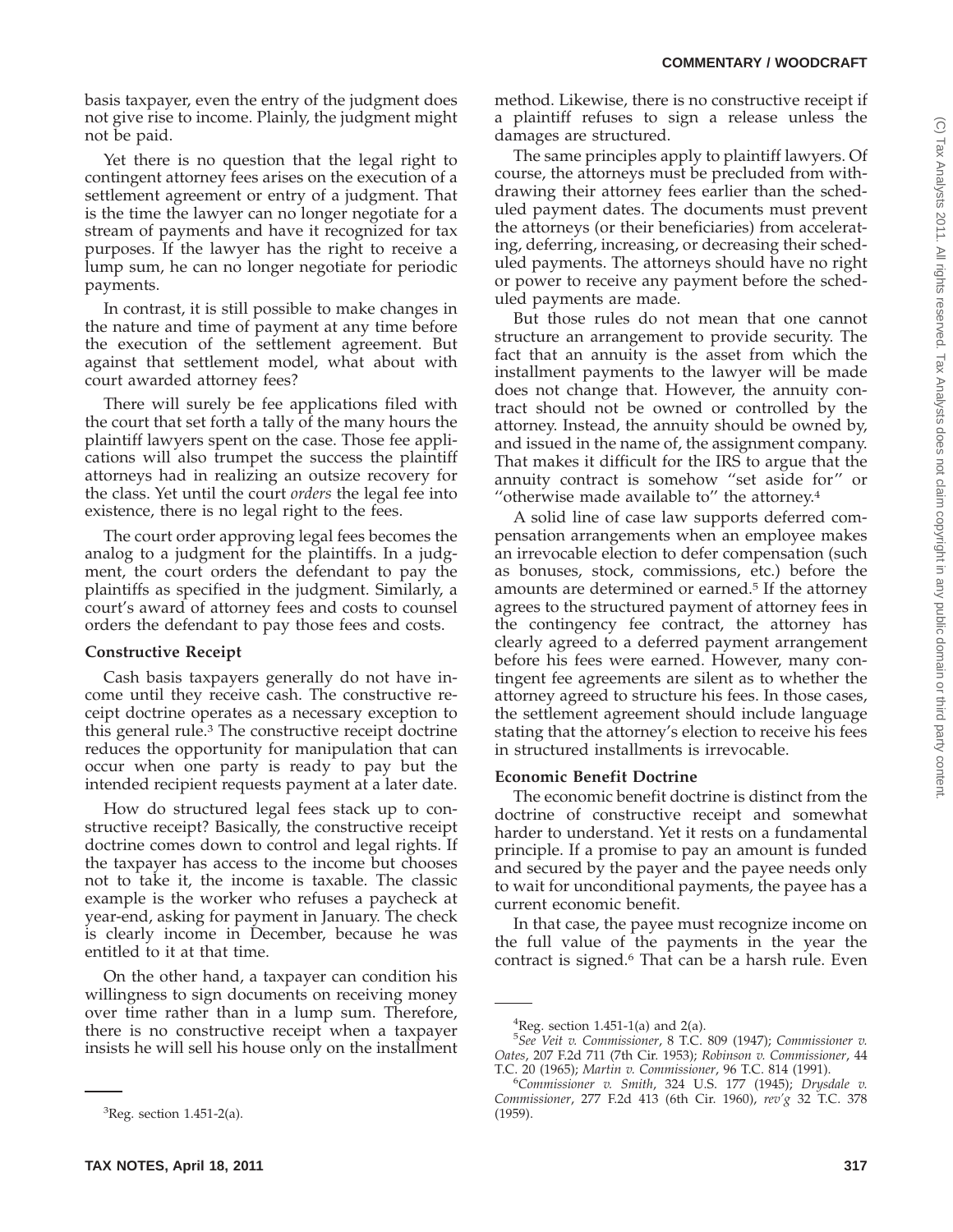so, the economic benefit doctrine is based on the theory that a promise to pay deferred compensation in the future  $-$  in and of itself  $-$  can constitute income. The amount taxed is the amount of that obligation, discounted to present value.

A payee will be treated as receiving the current economic benefit of future payments when a separate fund or trust is established that is unconditionally and irrevocably dedicated to the payee. Therefore, in *Sproull v. Commissioner*, <sup>7</sup> the court found an economic benefit conferred on a taxpayer when the taxpayer's employer established a trust to compensate him for past services. The employer established a trust in 1945 to be paid to the taxpayer in 1946 and 1947. The court held that the taxpayer received current compensation equal to the value of the money transferred to the trust, because the transfer to the trust provided the taxpayer with an economic benefit.

However, not all rights to receive periodic payments trigger the economic benefit doctrine. For example, in Rev. Rul.  $79-220$ <sup>8</sup> the IRS concluded that a right to receive periodic payments did not confer an economic benefit on the recipient.

### **Section 83**

Besides arguing those nonstatutory tax doctrines, the IRS in *Childs* also argued that section 83 independently dictated that the lawyers had immediate income for their fees. Section 83 codifies the economic benefit doctrine related to compensation for services. Clearly, attorney fees in a contingent fee case are compensation for the attorney's services.

Yet under section 83, the attorney fees are not taxable until those fees are vested or are no longer subject to a substantial risk of forfeiture. In *Childs* and in the numerous fee structures following its method, there are strong arguments that the defendant or defendant's insurer has not transferred property to the attorney constituting funded or secured promises to pay. There is therefore nothing to trigger taxation on the present value of the attorney fees under section 83.

The *Childs* court was satisfied that the owner of the annuity was the assignment company, not the attorneys. Indeed, the assignment company retained all rights incident to ownership, including the right to change the beneficiary (the attorney) while the beneficiary was still living. Further, the attorneys could not accelerate, defer, increase, or decrease their attorney fees (once structured) during the term of the payment period. As long as the

assignment company remained the sole owner of the annuity and the attorneys have no rights under the policy greater than those of a general creditor, the attorneys should not realize the present value of the structured fees.

# **Court Awarded Attorney Fees**

In the case of court awarded attorney fees, I am not aware of any case in which the courts have held that a cash basis lawyer or law firm has constructive receipt merely on a court's entry of an order of entitlement to the fees. Just as a judgment may be a court order imparting the legal right to a payment, the court may award legal fees in an order. Yet neither the judgment nor the fee award is actually payment.

A plaintiff has constructive receipt only when the defendant actually delivers payment or deposits the judgment amount into an account, and the plaintiff can receive or access that amount without compromising its rights. The same should be true of the lawyer. Some of the case law on the tax treatment of judgments appears to support that conclusion.

For example, in *United States v. Steck*, <sup>9</sup> individual plaintiffs obtained a judgment in 1956 for a condemnation award of \$30,988, plus 6 percent interest. The Kansas Supreme Court affirmed the judgment in the same year. The defendant promptly deposited the principal, but not the interest, with the clerk of the court.

The plaintiffs did not withdraw the principal amount but instead sued the defendant for the unpaid interest. Eventually, the Kansas Supreme Court sided with the plaintiffs. In 1958, two years after the original judgment and deposit, the defendant paid the interest to the clerk of the court.

The clerk promptly disbursed the entire amount — consisting of the principal and the newly deposited interest — to the plaintiffs. The tax question was whether constructive receipt required the plaintiffs to include the principal amount of the award in their income for 1956, the year the defendant paid the principal to the clerk.

Both the trial and appellate court held that there was no constructive receipt on those facts. Under Kansas law, the taxpayer would have forfeited its claim to interest had the principal been subject to withdrawal. In fact, the clerk was prohibited from releasing the judgment until the full amount was paid into the court.

Significantly, it does not appear that the government even argued that the plaintiffs should have constructive receipt on the mere *entry* of the judgment. The judgment may be a legal right, but that

<sup>7</sup> 16 T.C. 244 (1951), *aff'd per curiam*, 194 F.2d 541 (6th Cir. 1952).

<sup>&</sup>lt;sup>8</sup>1979-2 C.B. 74.

<sup>&</sup>lt;sup>9</sup>295 F.2d 682 (10th Cir. 1961).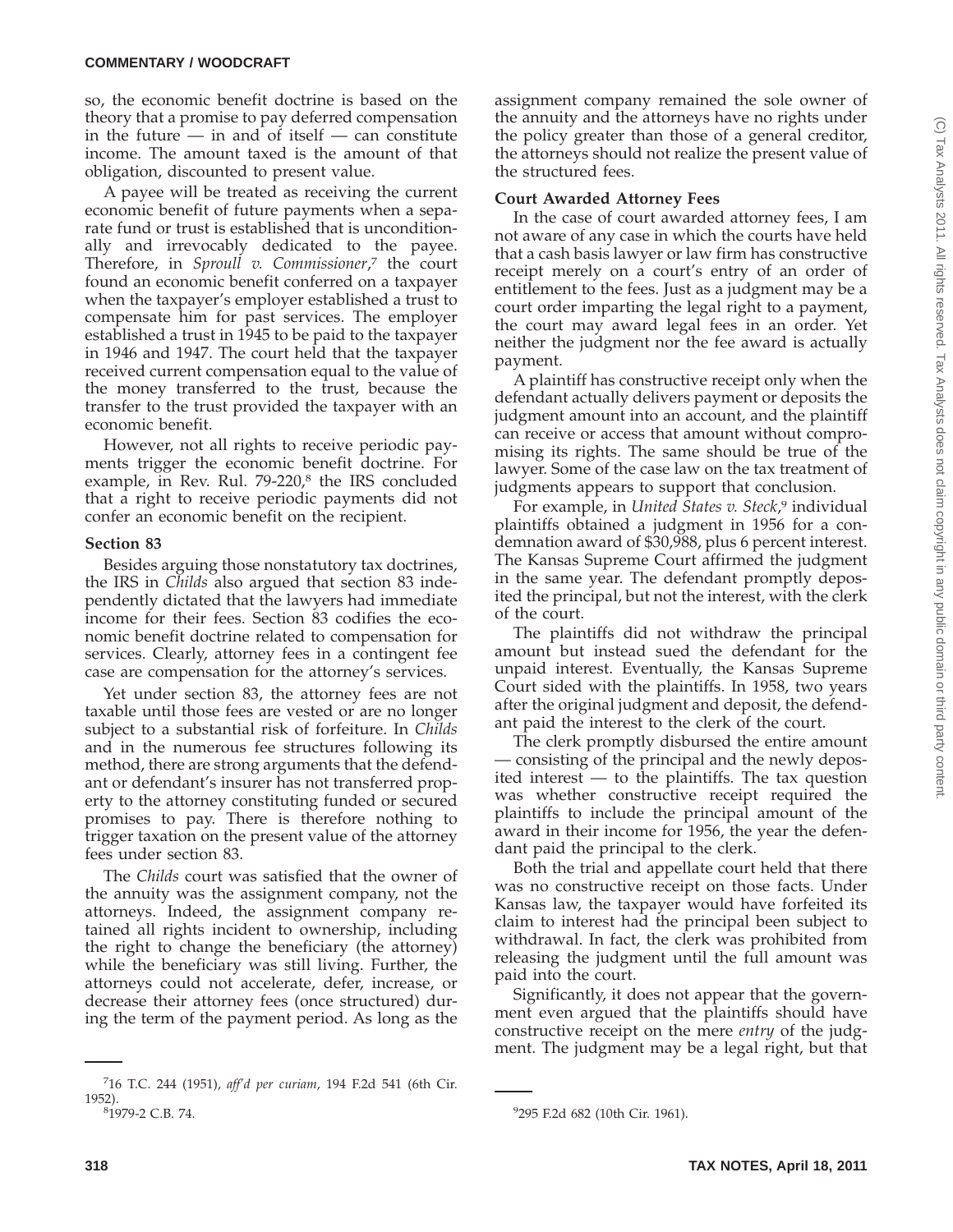legal right was not the same as cash. That was true even though the judgment was affirmed by the Kansas Supreme Court. The IRS focused only on the plaintiffs' *access* to the funds.

The Tax Court applied a similar analysis in *Aldridge v. Commissioner*, <sup>10</sup> another case involving a payment of condemnation funds into a court. The court held that the plaintiffs did have constructive receipt in the year the money was deposited with the court. Yet significantly, the plaintiffs had the legal right to withdraw those deposited funds at any time without waiving any rights under state law. That arguably makes the *Aldridge* fact pattern further along the constructive receipt-economic benefit continuum.

Those cases sensibly suggest that a plaintiff has no constructive receipt immediately following the entry of a judgment, even when it appears that money is available to the plaintiffs. Plainly, at least when there are legal impediments to the plaintiffs withdrawing funds, it could not be otherwise. The plaintiff may work tirelessly to try to collect on a judgment, and should not be taxed until the plaintiff actually does so.

The same must be true for the attorney fee counterpart to a judgment: a court awarded fee. In both cases, the plaintiff and the lawyer have a legal right to money. In both cases they do not have unrestricted access to money or money's worth.

#### **Importance of a Court Order**

It may seem that a court order calling for a payment of attorney fees to class counsel would be dispositive, not of receipt, but of the *right* to receive funds. If an order of the court approves a fee award, it would seem important to determine if it calls for cash or a structure. Even though a court order can surely not be seen as payment itself, if there are no further legal documents to be signed to obtain the funds, the lawyers are presumably then entitled to a cash fee.

It could be argued that the funds could be taxable to them at that time, or more realistically, that it may be then too late to structure. The latter may be true even if the defendant agrees to pay a third-party assignment company rather than paying the attorney directly. The issue is not really whether the fees should be treated as received and taxable on the entry of the court order, but rather whether a court order suggesting that the fees are due and payable in cash means the attorney can no longer ask for periodic payments.

I think of that situation as analogous to a contract for the sale of my house calling for payment in cash.

Some would argue that if the contract is signed and could be enforced by the buyer, it is too late to amend it and to effectively call for an installment sale. Of course, in the real world the buyer does not want to litigate and wants the deed consensually. The buyer may even be indifferent to whether the sale is for cash or installments.

Whether or not my house sale analogy is apt, a court awarded fee clearly would be capable of being structured if that court order *itself* specifies *how* it is to be paid. Ideally, the court order awarding the fee would be written in much the same way as a settlement agreement providing for a structured legal fee arising out of a settlement. With such a detailed and circumscribed court awarded legal fee there should be no concern of constructive receipt.

One would have a court order setting forth the entitlement to the fee and the specific manner in which it is to be paid. Of course, that puts a burden on class counsel to apply not only for the *size* of a fee but for the *nature* of the payment. Class counsel may know they want to structure but not yet know the specifics. In fact, the specifics may be dependent in part on how large a fee the court awards.

An alternative might be a fee award that calls for funds to be deposited into a qualified settlement fund from which the fees would be dispersed to counsel and annuity providers.<sup>11</sup> Other variations might include a fee award that says the fees will be paid in cash or via structures paid to third parties. Of course, in the latter case, the order is likely to cause some consternation if it appears that the lawyers can simply direct whether they want cash or a structure (or some of each as they request) without further involvement of the court.

# **Conclusion**

Legal fee structures are now viewed by the IRS as vanilla in character. The IRS may not have liked them at one time, but the Service's ardor has changed materially since the *Childs* decision. In many cases, the IRS has cited *Childs* with approval.12

Given the barriers to receipt presented by the legal imprimatur of a court order for fees, there is

(C) Tax Analysts 2011. All rights reserved. Tax Analysts does not claim copyright in any public domain or third party content.(C) Tax Analysts 2011. All rights reserved. Tax Analysts does not claim copyright in any public domain or third party content

1051 T.C. 475 (1968).

If I have already tendered the deed, it is clearly too late to ask for installment payments and to be taxed on an installment basis. But if I have a signed executory contract and I amend it to change the payment feature from all cash to installments, will the payments be taxed only as I receive them?

<sup>&</sup>lt;sup>11</sup>For details, see Robert W. Wood, "Can You Form a Qualified Settlement Fund With a Judgment?'' *Tax Notes*, Nov. 29,

<sup>2010,</sup> p. 1017, *Doc 2010-23248*, or *2010 TNT 231-8*. <sup>12</sup>*See, e.g.*, LTR 200836019, *Doc 2008-18961*, *2008 TNT 174-22*.